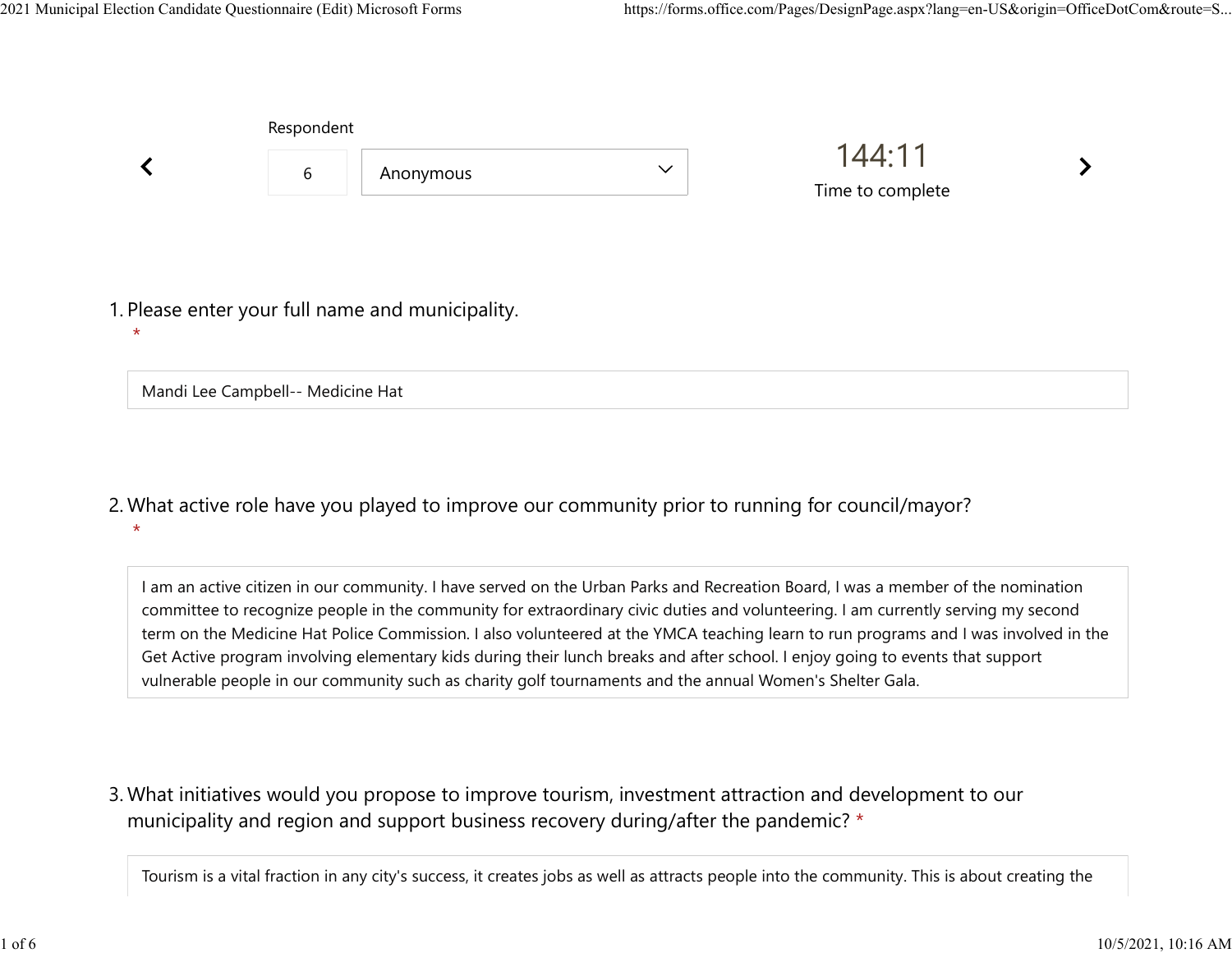environment for businesses and people to flourish. As a city, we also can be persistently looking for grants and incentives so we can start to recover, Covid-19 has been devastating to many businesses and people, as a society we need to recognize this as it is not going to be an easy recovery. We need to stick together and shop local and promote your local businesses! Hats off to all entrepreneurs who, through innovation and risk were able to start new businesses in this environment especially pertaining to tourism. 2021 Municipal Election Candidate Questionnaire (Edit) Microsoft Forms https://forms.office.com/Pages/DesignPage.aspx?lang=en-US&origin=OfficeDotCom&route=S...<br>
environment for businesses and people to flourish. As a city,

4. In Medicine Hat, businesses pay a higher proportion of property taxes compared to the residential sector.  Medicine Hat's tax gap of 2.35% is one of the highest in Alberta.  What is your position on the current approach to taxation and your thoughts on potential strategies to narrow this gap?  $\star$ 

Taxation is one of the revenue streams to the municipality. Tax dollars come from the residents, both as home owners and businesses. It is our responsibility to always be conscious that we are being responsible how we are spending their money. It is imperative that we are in regular consultation with all residents and business owners as the most responsible way to narrow this gap. Perhaps there is an incentive to develop here instead of in another jurisdiction and can be recovered quickly through non-residential property tax mill rate differential and the new developments will be tax positive for our community for years to come. However, I do think it is important to evaluate the type of development when considering ALL grants or incentives.

5. If elected, what specific steps would you take to encourage & promote entrepreneurship within the region?

 $\star$ 

I believe working together with city council and city staff to ensure we are creating the right environment to attract and maintain entrepreneurs to and within our city. Entrepreneurs are the essential backbone of this city, and if we want them to thrive, we need to make sure they have the environment to do so,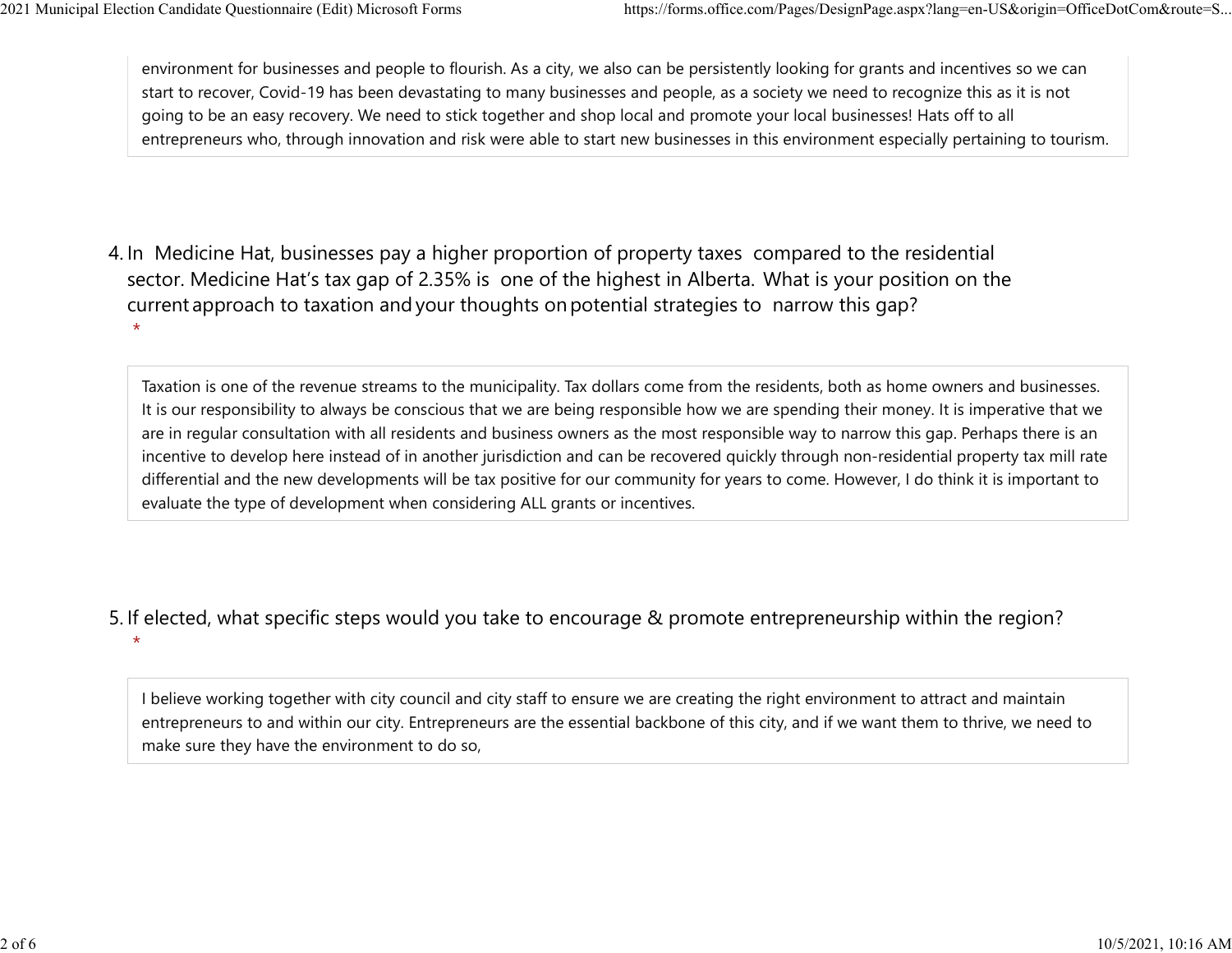$\star$ 

What is your stance on COVID-19 related laws that mandate requirements, including masks and vaccine 6. passports? 2021 Municipal Election Candidate Questionnaire (Edit) Microsoft Forms https://forms.office.com/Pages/DesignPage.aspx?lang=en-US&origin=OfficeDotCom&route=S...<br>6 Mhat is vour stance on COVID-19 related laws that mandate re

> Public Health is truly the responsibility of the province. City Council should follow the mandates set out at the provincial level. If residents are feeling uneasy it is up to the municipal government to be their voice to the province.

What is your plan for publicly-funded services (examples would include Medicine Hat Public Library, power plant, 7. facilities) if elected?

 $\star$ 

This is reached by consultation with the community in various ways through town halls, surveys and meetings so we are always adhering to what is important to the residents. It is vital we are always finding ways to maximize efficiencies within all facilities. Good governance by City Council and city managers is absolutely crucial in this role, we need to work together to get maximum satisfaction for our community so we can achieve common goals.

8. How important is it for our region to have a local Community College? What specific steps could the municipality do to work better with Medicine Hat College to provide ongoing opportunities for future learners?  $\star$ 

Super important! The college is a colossal benefit to our community. It is an extensive employer for all manners and skillsets. Having the opportunity to complete post secondary within your own city provides the possibility for reduction of expenses for students. The college also provides an opportunity to attract students from different cities and towns with the hope that they will eventually live, work and raise families here in Medicine Hat.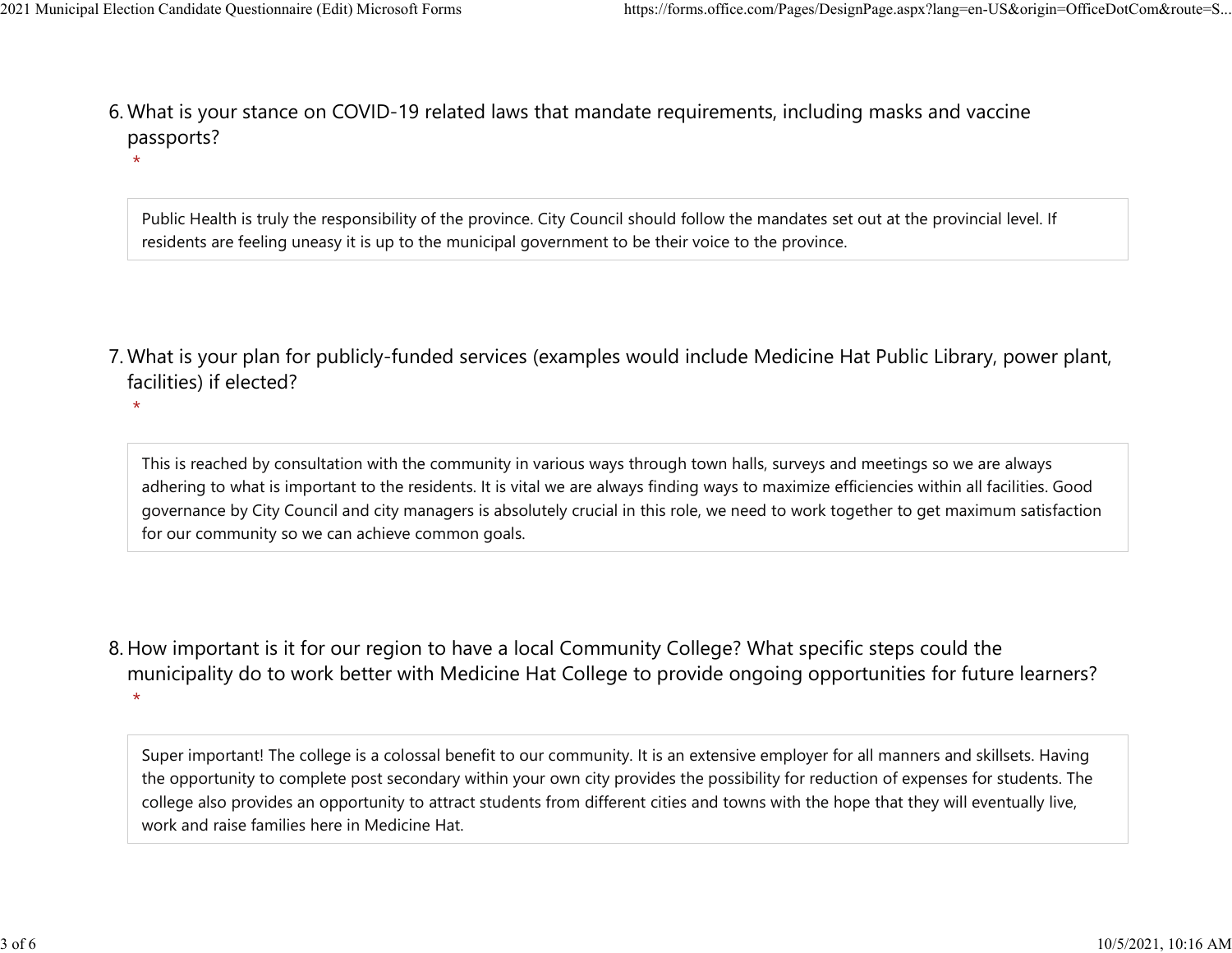$\star$ 

9. How will you attract newcomers to the district and address the needs for a skilled workforce? \* 2021 Municipal Election Candidate Questionnaire (Edit) Microsoft Forms https://forms.office.com/Pages/DesignPage.aspx?lang=en-US&origin=OfficeDotCom&route=S...<br>Q How will you attract newcomers to the district and address t

Refer to question 8, the college plays an effective role in this equation. Skills are learned and then transferred into our workforce. It is a beneficial and crucial part of the equation.

10. What is your stance on the importance of mental health & wellness support in our region? What ideas, implementations, and initiatives would you put forward to improve the overall mental health & wellbeing of our community?

More than ever in our history we are faced with challenges. Being cognoscente of mental health for us all is crucial and we must always be searching for ways to support our citizens. Having a present and effective police service also plays apart in this role, however we can not expect our police service to pick up every broken piece of our broken system. We must all do our part. We have successful not for profit groups in our city tirelessly assisting those in need, City Council needs to let these groups and services do their jobs, stay out of the way and just provide the environment so they can succeed. For example, we have well over 110KM of trails in our city, different groups of all sorts get out and do healthy actives on the trails. Staying active and healthy is an imperative part for mental health.

11. How will you further diversity and inclusion initiatives in our region, as it relates to each of the pillars in the Chamber's Vote Prosperity Platform: https://www.medicinehatchamber.com/voteprosperity2021/ (https://www.medicinehatchamber.com/voteprosperity2021/)  $\star$ 

Education is key. We need to be in good contact with all people in our city and provide the domain where everyone feels welcomed and included. Perhaps we can look at a new committee as it directly pertains to the needs of diversity and inclusion.